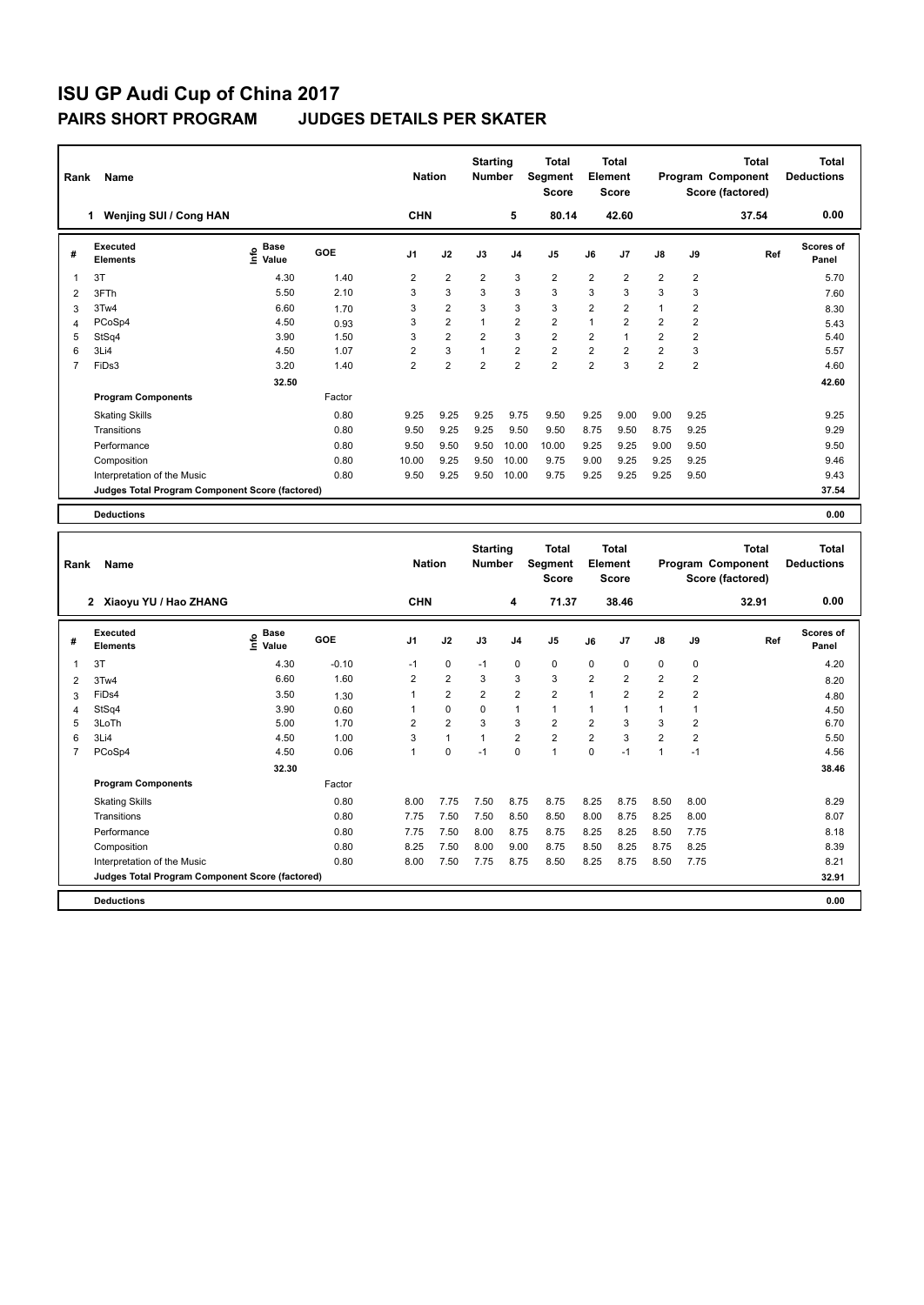| Rank           | <b>Name</b>                                     |                              | <b>Nation</b> |                | <b>Starting</b><br><b>Number</b> | Total<br>Segment<br><b>Score</b> | <b>Total</b><br>Element<br><b>Score</b> |                      |                |                | <b>Total</b><br>Program Component<br>Score (factored) | <b>Total</b><br><b>Deductions</b> |       |                           |
|----------------|-------------------------------------------------|------------------------------|---------------|----------------|----------------------------------|----------------------------------|-----------------------------------------|----------------------|----------------|----------------|-------------------------------------------------------|-----------------------------------|-------|---------------------------|
|                | Nicole DELLA MONICA / Matteo GUARISE<br>3       |                              |               | <b>ITA</b>     |                                  |                                  | 6                                       | 63.76                |                | 32.90          |                                                       |                                   | 30.86 | 0.00                      |
| #              | Executed<br><b>Elements</b>                     | <b>Base</b><br>lnfo<br>Value | GOE           | J <sub>1</sub> | J2                               | J3                               | J <sub>4</sub>                          | J <sub>5</sub>       | J6             | J <sub>7</sub> | $\mathsf{J}8$                                         | J9                                | Ref   | <b>Scores of</b><br>Panel |
| $\overline{1}$ | 3S                                              | 4.40                         | $-1.60$       | $-1$           | $-2$                             | $-3$                             | $-3$                                    | $-3$                 | $-2$           | $-2$           | $-2$                                                  | $-2$                              |       | 2.80                      |
| 2              | 3Tw2                                            | 5.80                         | 0.60          | 1              | $\Omega$                         | $\mathbf{1}$                     | $\mathbf 1$                             | $\mathbf{1}$         | 1              | $\overline{2}$ | 0                                                     | 1                                 |       | 6.40                      |
| 3              | 3LoTh                                           | 5.00                         | $-0.20$       | $-1$           | $\mathbf 0$                      | $-2$                             | $-1$                                    | 0                    | 0              | 1              | 0                                                     | 0                                 |       | 4.80                      |
| $\overline{4}$ | 3Li4                                            | 4.50                         | 0.71          | $\overline{2}$ | $\mathbf{1}$                     | $\overline{2}$                   | $\Omega$                                | $\mathbf{1}$         | $\overline{2}$ | $\overline{2}$ | 1                                                     |                                   |       | 5.21                      |
| 5              | FiDs4                                           | 3.50                         | 1.10          | $\overline{2}$ | $\Omega$                         | 1                                | $\overline{1}$                          | $\overline{2}$       | $\overline{2}$ | $\overline{2}$ | $\overline{2}$                                        |                                   |       | 4.60                      |
| 6              | StSq3                                           | 3.30                         | 0.50          |                | $\mathbf{1}$                     | 0                                | $\mathbf{1}$                            | $\overline{2}$       | 1              | 1              | 1                                                     | 1                                 |       | 3.80                      |
| $\overline{7}$ | PCoSp4                                          | 4.50                         | 0.79          | 3              | 1                                | $\overline{2}$                   | $\Omega$                                | $\blacktriangleleft$ | $\overline{2}$ | $\overline{2}$ | 1                                                     | $\overline{2}$                    |       | 5.29                      |
|                |                                                 | 31.00                        |               |                |                                  |                                  |                                         |                      |                |                |                                                       |                                   |       | 32.90                     |
|                | <b>Program Components</b>                       |                              | Factor        |                |                                  |                                  |                                         |                      |                |                |                                                       |                                   |       |                           |
|                | <b>Skating Skills</b>                           |                              | 0.80          | 8.50           | 7.50                             | 7.25                             | 7.25                                    | 8.25                 | 8.00           | 8.00           | 7.50                                                  | 7.50                              |       | 7.71                      |
|                | Transitions                                     |                              | 0.80          | 8.75           | 7.25                             | 7.25                             | 7.00                                    | 7.75                 | 8.25           | 7.75           | 7.50                                                  | 7.50                              |       | 7.61                      |
|                | Performance                                     |                              | 0.80          | 8.25           | 7.50                             | 7.00                             | 7.50                                    | 8.00                 | 8.50           | 8.00           | 7.25                                                  | 7.75                              |       | 7.75                      |
|                | Composition                                     |                              | 0.80          | 8.50           | 7.50                             | 7.50                             | 7.00                                    | 8.00                 | 8.25           | 8.50           | 7.50                                                  | 7.25                              |       | 7.79                      |
|                | Interpretation of the Music                     |                              | 0.80          | 8.50           | 7.25                             | 7.00                             | 7.25                                    | 8.25                 | 8.25           | 8.25           | 7.50                                                  | 7.25                              |       | 7.71                      |
|                | Judges Total Program Component Score (factored) |                              |               |                |                                  |                                  |                                         |                      |                |                |                                                       |                                   |       | 30.86                     |
|                | <b>Deductions</b>                               |                              |               |                |                                  |                                  |                                         |                      |                |                |                                                       |                                   |       | 0.00                      |

| Rank | Name                                            |                              |         | <b>Nation</b>  |                | <b>Starting</b><br><b>Number</b> |                | Total<br>Segment<br><b>Score</b> |                | Total<br>Element<br><b>Score</b> |                |                | Total<br>Program Component<br>Score (factored) | Total<br><b>Deductions</b> |
|------|-------------------------------------------------|------------------------------|---------|----------------|----------------|----------------------------------|----------------|----------------------------------|----------------|----------------------------------|----------------|----------------|------------------------------------------------|----------------------------|
|      | Kirsten MOORE-TOWERS / Michael MARINARO<br>4    |                              |         | CAN            |                |                                  | 3              | 62.52                            |                | 31.89                            |                |                | 30.63                                          | 0.00                       |
| #    | Executed<br><b>Elements</b>                     | <b>Base</b><br>١nf٥<br>Value | GOE     | J <sub>1</sub> | J2             | J3                               | J <sub>4</sub> | J <sub>5</sub>                   | J6             | J7                               | $\mathsf{J}8$  | J9             | Ref                                            | <b>Scores of</b><br>Panel  |
|      | 3Tw1                                            | 5.40                         | $-0.70$ | $-2$           | $-2$           | $-1$                             | 0              | $\pmb{0}$                        | $-1$           | $-1$                             | $-2$           | $\mathbf{1}$   |                                                | 4.70                       |
| 2    | 3LoTh                                           | 5.00                         | 1.10    | $\Omega$       | 2              | $\overline{2}$                   | $\mathbf{1}$   | $\mathbf{1}$                     | $\overline{2}$ | 1                                | $\overline{2}$ | $\overline{2}$ |                                                | 6.10                       |
| 3    | 3T                                              | 4.30                         | $-1.40$ | $-2$           | $-2$           | $-3$                             | $-2$           | $-2$                             | $-2$           | $-2$                             | $-2$           | $-2$           |                                                | 2.90                       |
| 4    | StSq3                                           | 3.30                         | 0.50    | 1              | $\mathbf 0$    | $\mathbf{1}$                     | $\overline{1}$ | $\mathbf{1}$                     | $\mathbf{1}$   | 1                                | $\mathbf{1}$   | 2              |                                                | 3.80                       |
| 5    | 3Li3                                            | 4.00                         | 0.86    | 2              | $\overline{1}$ | 2                                | 1              | $\overline{2}$                   | $\overline{2}$ | 2                                | $\mathbf{1}$   | 2              |                                                | 4.86                       |
| 6    | FiD <sub>s4</sub>                               | 3.50                         | 1.10    |                | 1              | $\overline{2}$                   | 1              | $\overline{2}$                   | $\overline{2}$ | $\overline{2}$                   | $\overline{2}$ |                |                                                | 4.60                       |
| 7    | PCoSp4                                          | 4.50                         | 0.43    | $\Omega$       | $\overline{1}$ | $\overline{2}$                   | $\Omega$       | $\overline{1}$                   | $\mathbf{1}$   | $\overline{ }$                   | $\overline{1}$ | $\overline{1}$ |                                                | 4.93                       |
|      |                                                 | 30.00                        |         |                |                |                                  |                |                                  |                |                                  |                |                |                                                | 31.89                      |
|      | <b>Program Components</b>                       |                              | Factor  |                |                |                                  |                |                                  |                |                                  |                |                |                                                |                            |
|      | <b>Skating Skills</b>                           |                              | 0.80    | 7.50           | 7.50           | 7.75                             | 7.50           | 8.00                             | 7.75           | 7.75                             | 7.50           | 7.75           |                                                | 7.64                       |
|      | Transitions                                     |                              | 0.80    | 7.50           | 7.25           | 8.00                             | 7.00           | 7.75                             | 8.00           | 7.50                             | 7.25           | 7.50           |                                                | 7.54                       |
|      | Performance                                     |                              | 0.80    | 7.75           | 7.50           | 8.00                             | 7.00           | 8.00                             | 8.00           | 7.25                             | 7.25           | 7.50           |                                                | 7.61                       |
|      | Composition                                     |                              | 0.80    | 8.25           | 7.50           | 8.25                             | 7.25           | 8.00                             | 8.25           | 7.50                             | 7.75           | 7.75           |                                                | 7.86                       |
|      | Interpretation of the Music                     |                              | 0.80    | 7.75           | 7.50           | 8.00                             | 7.00           | 8.25                             | 8.25           | 7.00                             | 7.50           | 7.50           |                                                | 7.64                       |
|      | Judges Total Program Component Score (factored) |                              |         |                |                |                                  |                |                                  |                |                                  |                |                |                                                | 30.63                      |
|      | <b>Deductions</b>                               |                              |         |                |                |                                  |                |                                  |                |                                  |                |                |                                                | 0.00                       |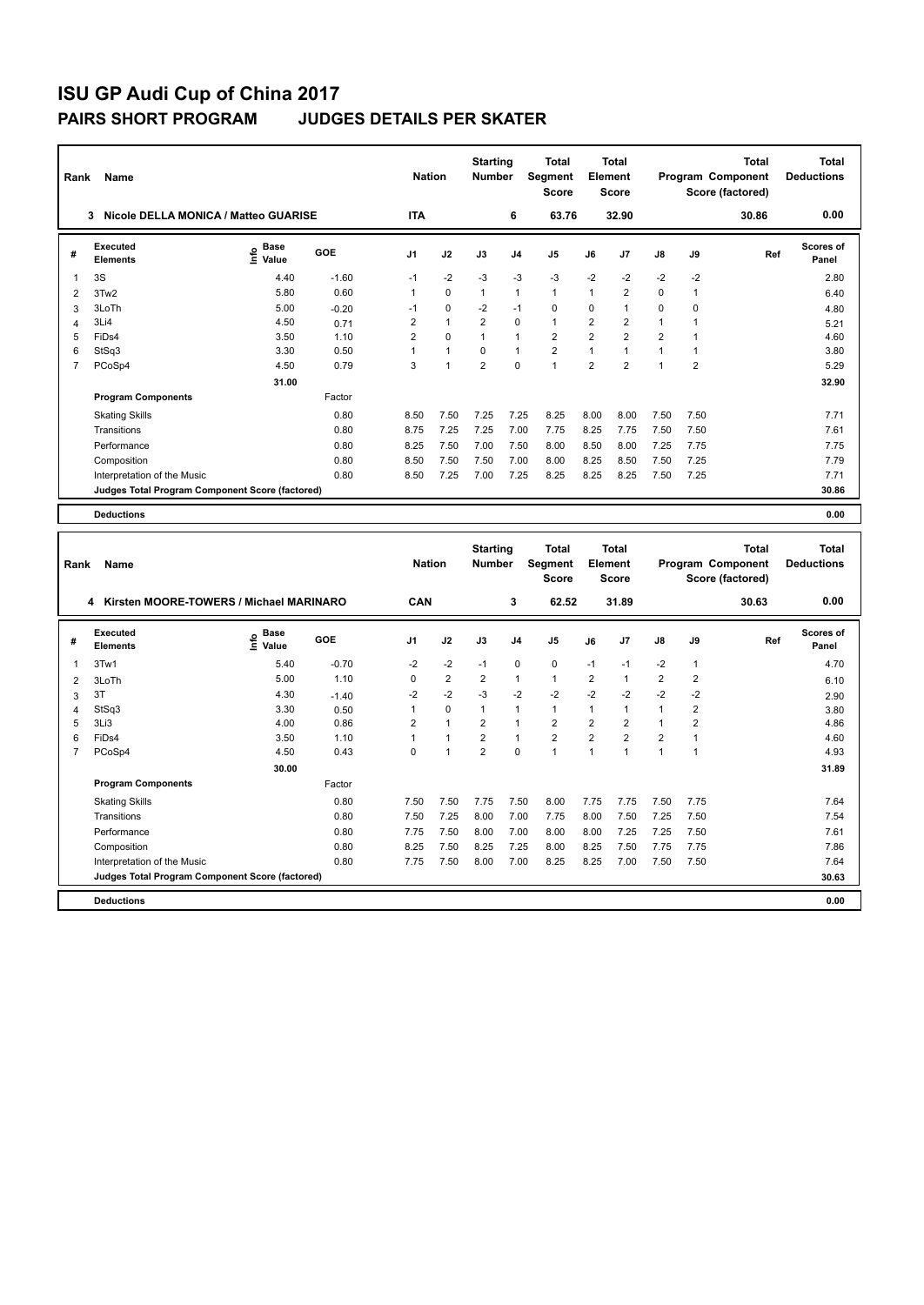| Rank           | Name                                            |                                  |         | <b>Nation</b>  |                | <b>Starting</b><br><b>Number</b> |                | <b>Total</b><br>Segment<br><b>Score</b> |                | <b>Total</b><br>Element<br><b>Score</b> |                |                | <b>Total</b><br>Program Component<br>Score (factored) | <b>Total</b><br><b>Deductions</b> |
|----------------|-------------------------------------------------|----------------------------------|---------|----------------|----------------|----------------------------------|----------------|-----------------------------------------|----------------|-----------------------------------------|----------------|----------------|-------------------------------------------------------|-----------------------------------|
|                | Valentina MARCHEI / Ondrej HOTAREK<br>5         |                                  |         | <b>ITA</b>     |                |                                  | 7              | 59.53                                   |                | 29.28                                   |                |                | 31.25                                                 | 1.00                              |
| #              | Executed<br><b>Elements</b>                     | <b>Base</b><br>e Base<br>⊆ Value | GOE     | J <sub>1</sub> | J2             | J3                               | J <sub>4</sub> | J <sub>5</sub>                          | J6             | J <sub>7</sub>                          | $\mathsf{J}8$  | J9             | Ref                                                   | <b>Scores of</b><br>Panel         |
| 1              | 3S                                              | 4.40                             | $-2.10$ | $-3$           | $-3$           | $-3$                             | $-3$           | $-3$                                    | $-3$           | $-3$                                    | $-3$           | $-3$           |                                                       | 2.30                              |
| $\overline{2}$ | 3Tw1                                            | 5.40                             | $-1.00$ | 0              | $-2$           | $-2$                             | $-1$           | $-1$                                    | $-1$           | $-2$                                    | $-1$           | $-2$           |                                                       | 4.40                              |
| 3              | 3FTh                                            | 5.50                             | $-0.80$ | $-1$           | $-1$           | $-2$                             | $-2$           | $-1$                                    | $-1$           | $-1$                                    | $-1$           | $-1$           |                                                       | 4.70                              |
| 4              | 3Li4                                            | 4.50                             | 0.50    |                | $\overline{1}$ | $\mathbf{1}$                     | $\overline{1}$ | $\mathbf{1}$                            | $\mathbf{1}$   | $\overline{2}$                          | $\mathbf{1}$   | 1              |                                                       | 5.00                              |
| 5              | FiDs4                                           | 3.50                             | 0.80    |                | 1              |                                  | $\overline{ }$ | $\overline{2}$                          | $\overline{1}$ | 1                                       | $\overline{1}$ | 2              |                                                       | 4.30                              |
| 6              | PCoSp3                                          | 4.00                             | 0.64    | $\overline{2}$ | $\overline{1}$ |                                  | $\overline{1}$ | $\overline{2}$                          | $\overline{1}$ |                                         | $\overline{2}$ | $\mathbf 1$    |                                                       | 4.64                              |
| $\overline{7}$ | StSq3                                           | 3.30                             | 0.64    | $\overline{2}$ | $\overline{1}$ | $\overline{1}$                   | $\overline{2}$ | $\overline{1}$                          | $\overline{1}$ | 1                                       | $\overline{1}$ | $\overline{2}$ |                                                       | 3.94                              |
|                |                                                 | 30.60                            |         |                |                |                                  |                |                                         |                |                                         |                |                |                                                       | 29.28                             |
|                | <b>Program Components</b>                       |                                  | Factor  |                |                |                                  |                |                                         |                |                                         |                |                |                                                       |                                   |
|                | <b>Skating Skills</b>                           |                                  | 0.80    | 8.50           | 7.50           | 8.00                             | 7.50           | 8.00                                    | 7.75           | 7.75                                    | 7.75           | 7.50           |                                                       | 7.75                              |
|                | Transitions                                     |                                  | 0.80    | 8.50           | 7.25           | 8.00                             | 7.00           | 7.75                                    | 8.00           | 7.50                                    | 7.50           | 7.50           |                                                       | 7.64                              |
|                | Performance                                     |                                  | 0.80    | 8.50           | 7.50           | 8.00                             | 7.25           | 8.00                                    | 7.75           | 8.00                                    | 7.25           | 7.75           |                                                       | 7.75                              |
|                | Composition                                     |                                  | 0.80    | 8.50           | 7.50           | 8.25                             | 7.25           | 8.25                                    | 8.25           | 7.75                                    | 7.75           | 8.00           |                                                       | 7.96                              |
|                | Interpretation of the Music                     |                                  | 0.80    | 8.50           | 7.50           | 8.25                             | 7.50           | 8.50                                    | 8.25           | 7.75                                    | 7.50           | 8.00           |                                                       | 7.96                              |
|                | Judges Total Program Component Score (factored) |                                  |         |                |                |                                  |                |                                         |                |                                         |                |                |                                                       | 31.25                             |
|                | <b>Deductions</b>                               | Falls:                           | $-1.00$ |                |                |                                  |                |                                         |                |                                         |                |                |                                                       | $-1.00$                           |

| Rank | <b>Name</b>                                     |                                  |         |                | <b>Nation</b> |              | <b>Starting</b><br><b>Number</b> | Total<br>Segment<br><b>Score</b> | <b>Total</b><br>Element<br><b>Score</b> |          | Program Component |             | Total<br>Score (factored) | <b>Total</b><br><b>Deductions</b> |
|------|-------------------------------------------------|----------------------------------|---------|----------------|---------------|--------------|----------------------------------|----------------------------------|-----------------------------------------|----------|-------------------|-------------|---------------------------|-----------------------------------|
|      | Mingyang ZHANG / Bowen SONG<br>6                |                                  |         | <b>CHN</b>     |               |              | 1                                | 53.15                            |                                         | 30.27    |                   |             | 22.88                     | 0.00                              |
| #    | Executed<br><b>Elements</b>                     | <b>Base</b><br>e Base<br>⊆ Value | GOE     | J <sub>1</sub> | J2            | J3           | J <sub>4</sub>                   | J <sub>5</sub>                   | J6                                      | J7       | $\mathsf{J}8$     | J9          | Ref                       | Scores of<br>Panel                |
| 1    | 2A                                              | 3.30                             | 0.14    | 1              | $\mathbf 0$   | $\mathbf 0$  | $\overline{1}$                   | $\mathbf{1}$                     | 0                                       | 0        | $\mathbf 0$       | $\mathbf 0$ |                           | 3.44                              |
| 2    | 3Tw2                                            | 5.80                             | $-0.30$ | 0              | $\mathbf 0$   | $-1$         | 0                                | $\mathbf 0$                      | $\mathbf 0$                             | $-1$     | $-1$              | $-1$        |                           | 5.50                              |
| 3    | 3FTh                                            | 5.50                             | 0.30    | 0              | $\mathbf 0$   | $\mathbf{1}$ | 0                                | $\mathbf{1}$                     | 0                                       | 1        | $\mathbf{1}$      | 0           |                           | 5.80                              |
| 4    | 3Li4                                            | 4.50                             | $-0.07$ | 0              | $-1$          | $\Omega$     | $\mathbf 0$                      | $\mathbf 0$                      | $-1$                                    | $\Omega$ | 0                 |             |                           | 4.43                              |
| 5    | FiDs3                                           | 3.20                             | 0.30    | $\Omega$       | $\mathbf 0$   | 1            | $\mathbf 0$                      | $\mathbf{1}$                     | $\Omega$                                |          | $\mathbf{1}$      | $\Omega$    |                           | 3.50                              |
| 6    | StSq3                                           | 3.30                             | 0.01    | $\mathbf{1}$   | $-1$          | $-1$         | 1                                | $\mathbf{1}$                     | $\Omega$                                | $-1$     | 0                 | 1           |                           | 3.31                              |
| 7    | PCoSp4                                          | 4.50                             | $-0.21$ | 0              | $-1$          | $-1$         | $\Omega$                         | $-1$                             | $-1$                                    | $-1$     | 0                 | $-1$        |                           | 4.29                              |
|      |                                                 | 30.10                            |         |                |               |              |                                  |                                  |                                         |          |                   |             |                           | 30.27                             |
|      | <b>Program Components</b>                       |                                  | Factor  |                |               |              |                                  |                                  |                                         |          |                   |             |                           |                                   |
|      | <b>Skating Skills</b>                           |                                  | 0.80    | 7.00           | 5.50          | 4.75         | 6.00                             | 6.00                             | 5.25                                    | 4.50     | 6.50              | 6.00        |                           | 5.71                              |
|      | Transitions                                     |                                  | 0.80    | 7.00           | 5.25          | 4.50         | 5.75                             | 6.00                             | 5.00                                    | 4.50     | 6.00              | 5.75        |                           | 5.46                              |
|      | Performance                                     |                                  | 0.80    | 7.25           | 5.50          | 5.25         | 6.00                             | 6.25                             | 5.50                                    | 5.00     | 6.25              | 6.00        |                           | 5.82                              |
|      | Composition                                     |                                  | 0.80    | 7.75           | 5.50          | 5.00         | 6.25                             | 6.00                             | 5.00                                    | 5.00     | 6.25              | 6.00        |                           | 5.71                              |
|      | Interpretation of the Music                     |                                  | 0.80    | 7.50           | 5.50          | 5.00         | 6.25                             | 6.25                             | 5.25                                    | 5.25     | 6.50              | 6.25        |                           | 5.89                              |
|      | Judges Total Program Component Score (factored) |                                  |         |                |               |              |                                  |                                  |                                         |          |                   |             |                           | 22.88                             |
|      | <b>Deductions</b>                               |                                  |         |                |               |              |                                  |                                  |                                         |          |                   |             |                           | 0.00                              |